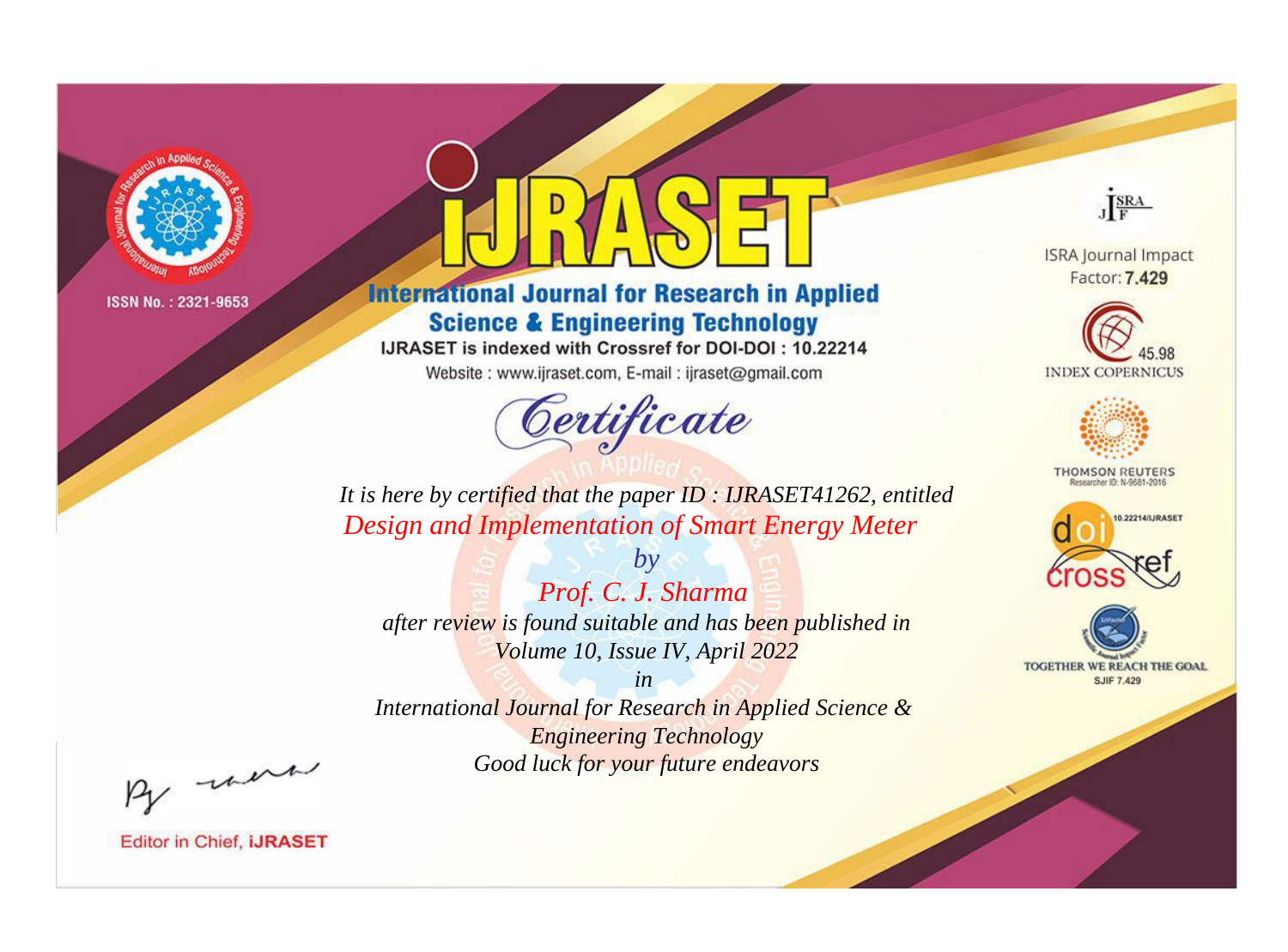

# **International Journal for Research in Applied Science & Engineering Technology**

IJRASET is indexed with Crossref for DOI-DOI: 10.22214

Website: www.ijraset.com, E-mail: ijraset@gmail.com



JERA

**ISRA Journal Impact** Factor: 7.429





**THOMSON REUTERS** 



TOGETHER WE REACH THE GOAL **SJIF 7.429** 

It is here by certified that the paper ID: IJRASET41262, entitled Design and Implementation of Smart Energy Meter

Aparna S. Bhajbhuje after review is found suitable and has been published in Volume 10, Issue IV, April 2022

 $b\nu$ 

 $in$ International Journal for Research in Applied Science & **Engineering Technology** Good luck for your future endeavors

By morn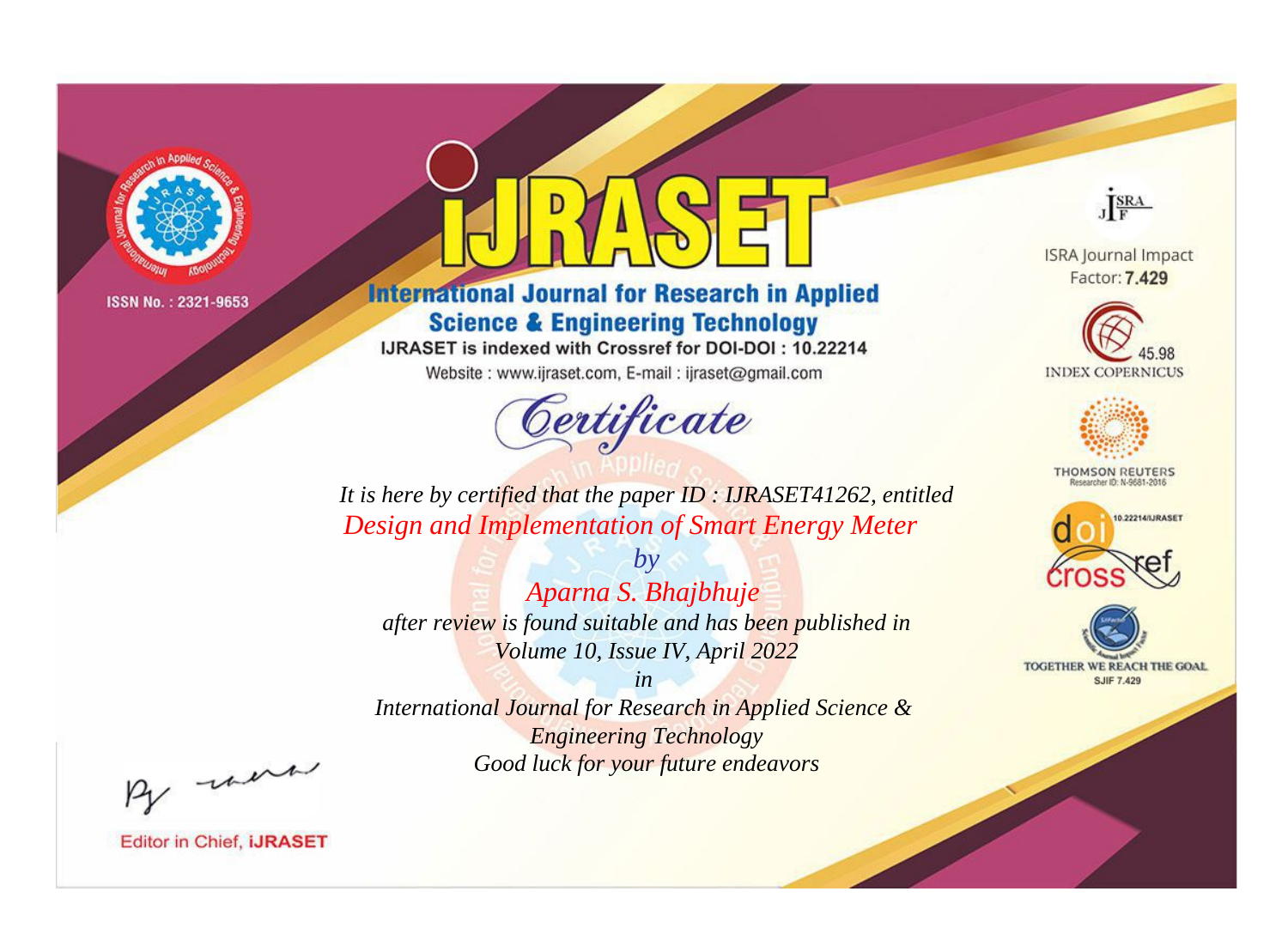

# **International Journal for Research in Applied Science & Engineering Technology**

IJRASET is indexed with Crossref for DOI-DOI: 10.22214

Website: www.ijraset.com, E-mail: ijraset@gmail.com



JERA

**ISRA Journal Impact** Factor: 7.429





**THOMSON REUTERS** 



TOGETHER WE REACH THE GOAL **SJIF 7.429** 

It is here by certified that the paper ID: IJRASET41262, entitled Design and Implementation of Smart Energy Meter

Nikita R. Tajane after review is found suitable and has been published in Volume 10, Issue IV, April 2022

 $b\nu$ 

 $in$ International Journal for Research in Applied Science & **Engineering Technology** Good luck for your future endeavors

By morn